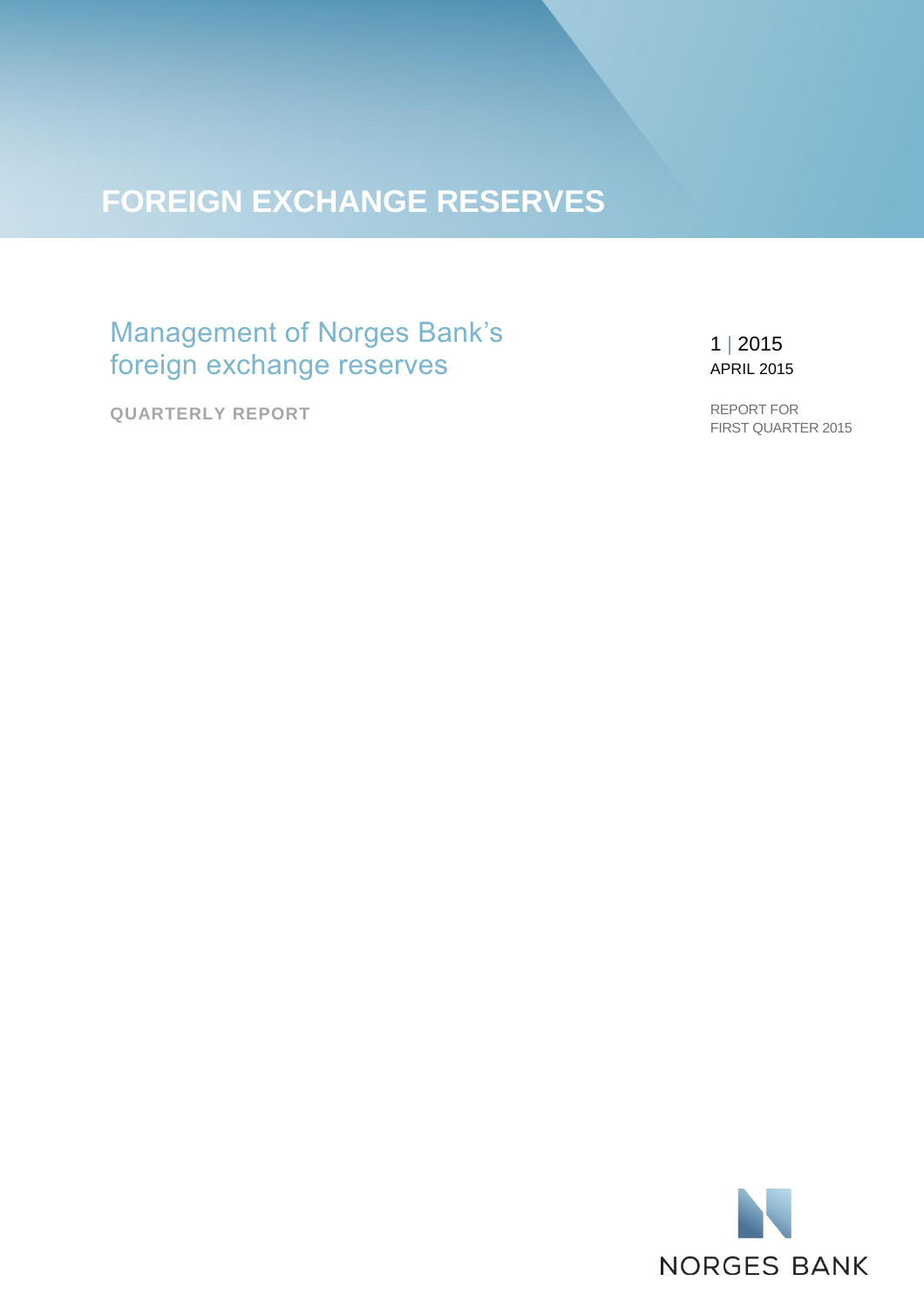# MAIN POINTS

- The market value of Norges Bank's foreign exchange reserves was NOK 479.7 billion at the end of 2015 Q1, an increase of NOK 28.2 billion since the end of 2014. The reserves were invested in short-term fixed income instruments (21 percent), long-term fixed income instruments (46 percent) and equities (33 percent).
- The benchmark index for the long-term portfolio was changed at the end of February. From now on, fixed income instruments in the index will have a maximum maturity of 10 years. At the same time, the number of currencies in the equity portfolio was reduced and small cap companies were removed from the benchmark index. The equity and fixed income portfolio was rebalanced in accordance with the new benchmark indices.
- The return on the reserves, excluding the petroleum buffer portfolio, was 2.58 percent in 2015 Q1, measured in international currency. The return on equity and long-term fixed income investments was 6.22 percent and 0.67 percent, respectively, and approximately zero on short-term fixed income investments.

#### NORGES BANK

#### **FOREIGN EXCHANGE RESERVES** 1 | 2015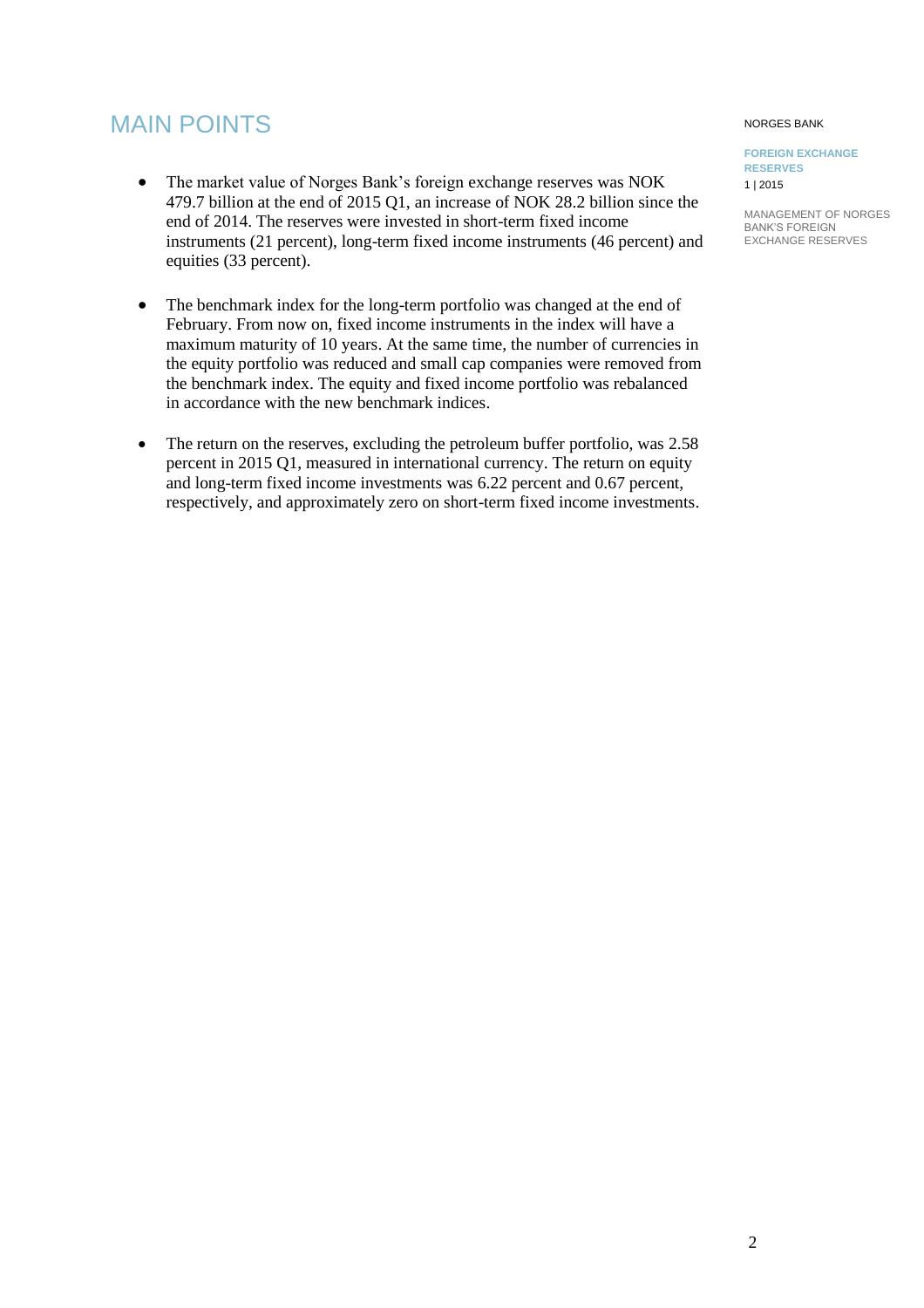# **CONTENTS**

### NORGES BANK

**FOREIGN EXCHANGE RESERVES** 1 | 2015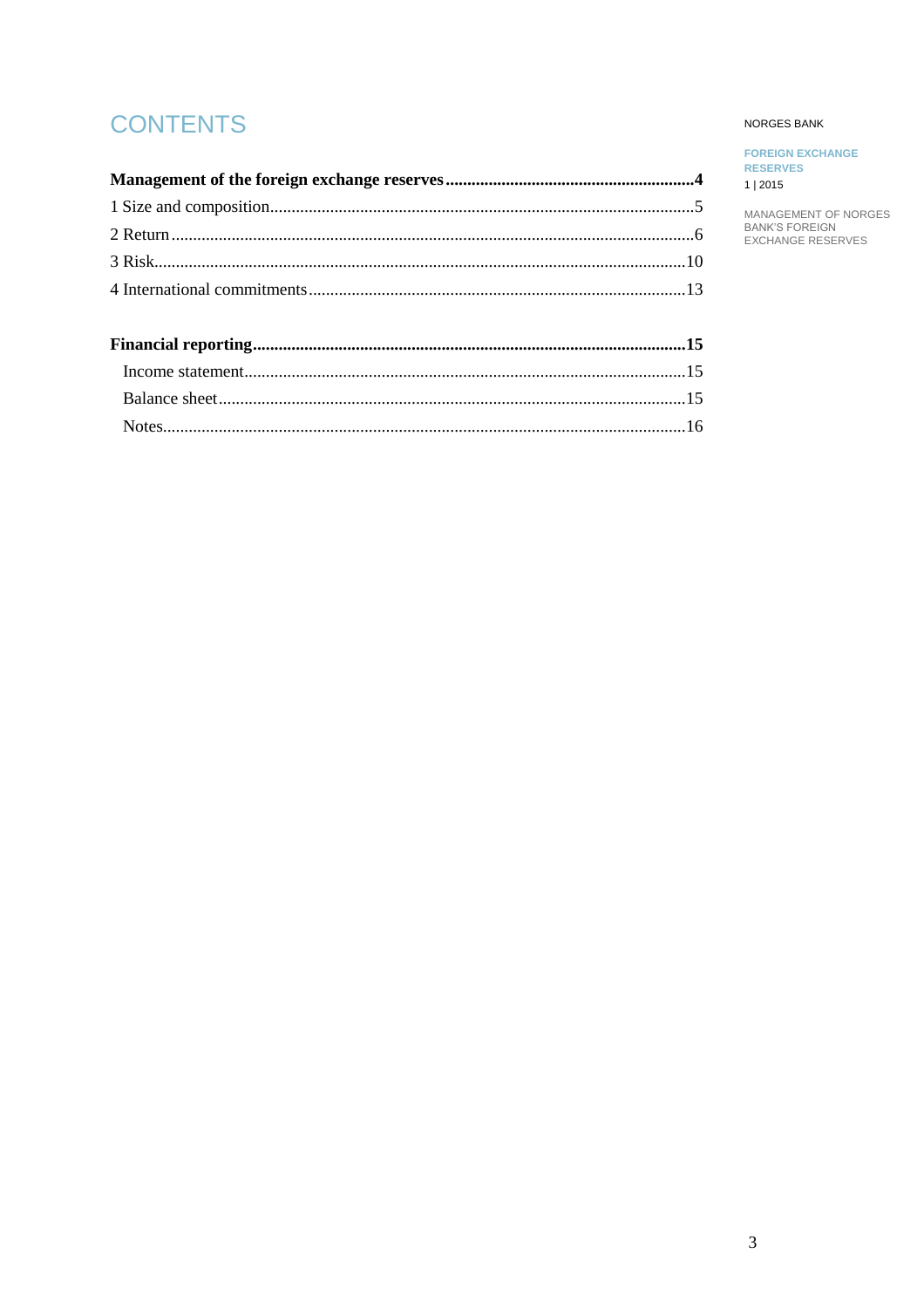NORGES BANK

**FOREIGN EXCHANGE RESERVES** 1 | 2015

# <span id="page-3-0"></span>MANAGEMENT OF THE FOREIGN EXCHANGE RESERVES

Norges Bank's foreign exchange reserves shall be available for use as part of the conduct of monetary policy with a view to promoting financial stability and to meet Norges Bank's international commitments to the IMF and individual countries. The reserves are divided into a long-term portfolio, a money market portfolio and a petroleum buffer portfolio. Norges Bank Investment Management manages the longterm portfolio, while the money market portfolio and petroleum buffer portfolio are managed by Norges Bank Markets and Banking Services.

The foreign exchange reserves shall be invested so that at least SDR 10 billion, including the entire money market portfolio, can be used within a single trading day without having to realise any appreciable losses. The money market portfolio shall be between SDR 3.5 billion and SDR 4.5 billion and be invested in short-term fixed income instruments. The benchmark index for the money market portfolio is a composite of USD and EUR overnight money market indices and Treasury bill indices for the same currencies. The long-term portfolio shall be invested in equities and fixed income instruments. The benchmark index for the long-term portfolio is a composite of global equity and bond indices. The equity allocation in the strategic benchmark index is 40 percent.

The purpose of the petroleum buffer portfolio is to ensure that the Government Pension Fund Global (GPFG) is provided with an adequate supply of fresh capital. Norges Bank builds up the portfolio by regularly purchasing foreign exchange from the State's Direct Financial Interest in petroleum activities (SDFI) and by selling foreign exchange in the market. Transfers from the portfolio to the GPFG are normally made each month. The petroleum buffer portfolio is invested in short-term fixed income instruments. No benchmark index has been set for the petroleum buffer portfolio.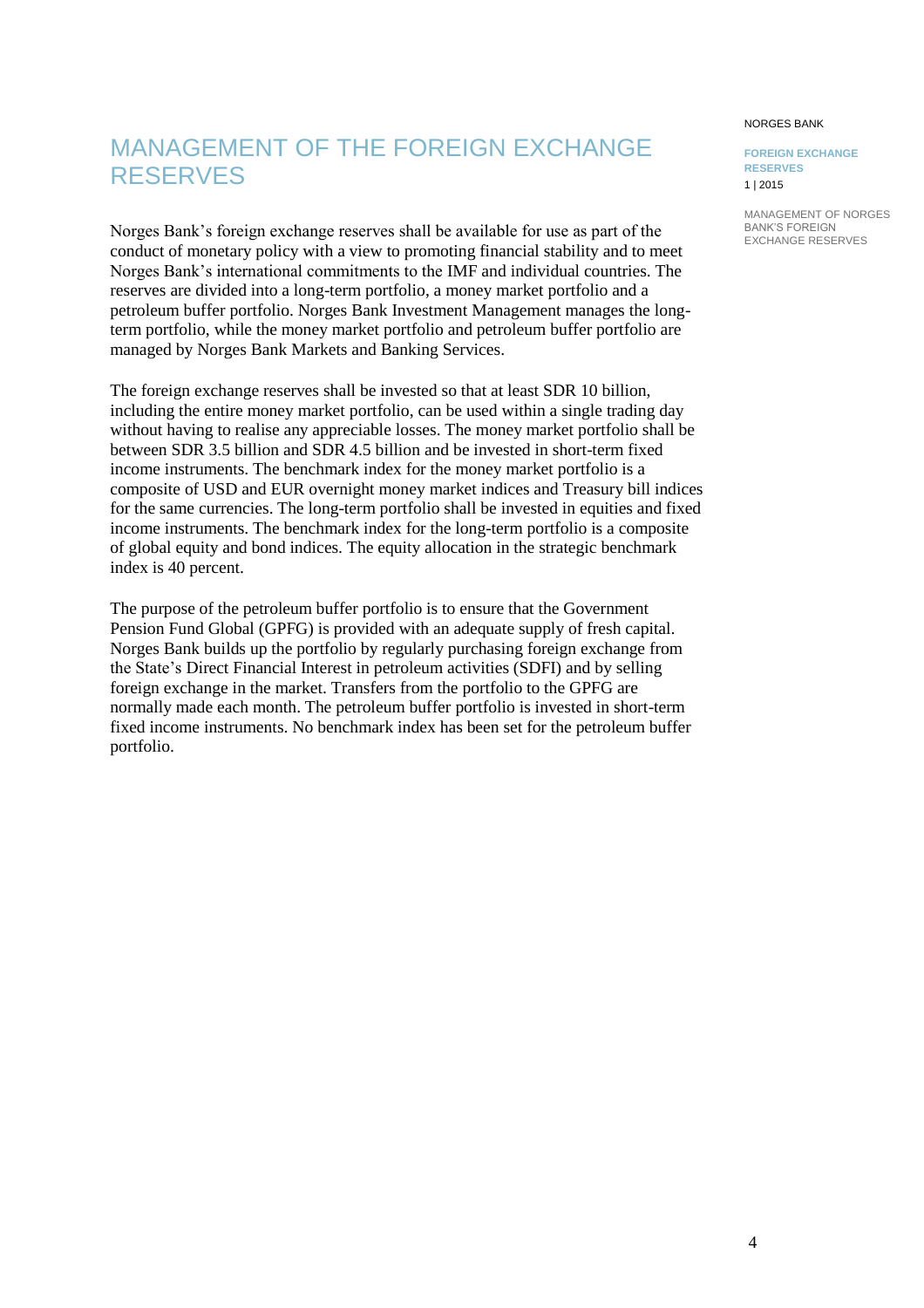# <span id="page-4-0"></span>1 Size and composition

The market value of the foreign exchange reserves was NOK 479.7 billion at the end of 2015 Q1. The long-term portfolio was NOK 378.0 billion, the money market portfolio NOK 46.4 billion and the petroleum buffer portfolio NOK 55.4 billion. In all, the value of the reserves increased by NOK 28.2 billion in 2015 Q1, of which NOK 12.5 billion is attributable to return in international currency and NOK 13.9 billion to a weaker krone.

The market value of the petroleum buffer portfolio increased by NOK 1.1 billion in 2015 Q1. NOK 45.6 billion was transferred to the portfolio from Norges Bank's purchases of foreign exchange from the  $SDFI<sup>1</sup>$ . In the same period, NOK 5.5 billion was transferred to the GPFG and foreign exchange worth NOK 39.9 billion was sold in the market.



**Chart 1** Composition of the foreign exchange reserves at the end of 2015 Q1. In billions of NOK

|                                                | 2015  | 2014  | 2014  | 2014           | 2014   |
|------------------------------------------------|-------|-------|-------|----------------|--------|
|                                                | Q1    | Q4    | Q3    | Q <sub>2</sub> | Q1     |
|                                                |       |       |       |                |        |
| Money market investments                       | 46.4  | 49.9  | 41.9  | 38.9           | 38.1   |
| Long-term fixed income investments             | 220.7 | 207.3 | 178.2 | 163.1          | 156.1  |
| <b>Equity investments</b>                      | 157.3 | 140.0 | 118.1 | 127.8          | 118.9  |
| Petroleum buffer portfolio                     | 55.4  | 54.3  | 37.3  | 36.6           | 34.2   |
| Foreign exchange reserves                      | 479.7 | 451.5 | 375.5 | 366.3          | 347.3  |
|                                                |       |       |       |                |        |
| Total change during the quarter                | 28.2  | 75.9  | 9.2   | 19.1           | 17.7   |
| Net transfers                                  | 1.8   | 12.0  | 2.2   | 1.1            | 16.9   |
| Return                                         | 12.5  | 15.4  | 3.7   | 8.9            | 4.3    |
| Change due to fluctuation in NOK exchange rate | 13.9  | 48.5  | 3.3   | 9.0            | $-3.5$ |

**Table 1** Market value of the foreign exchange reserves. In billions of NOK

### NORGES BANK

**FOREIGN EXCHANGE RESERVES** 1 | 2015

 $\overline{a}$ <sup>1</sup> The State's Direct Financial Interest in petroleum activities (SDFI).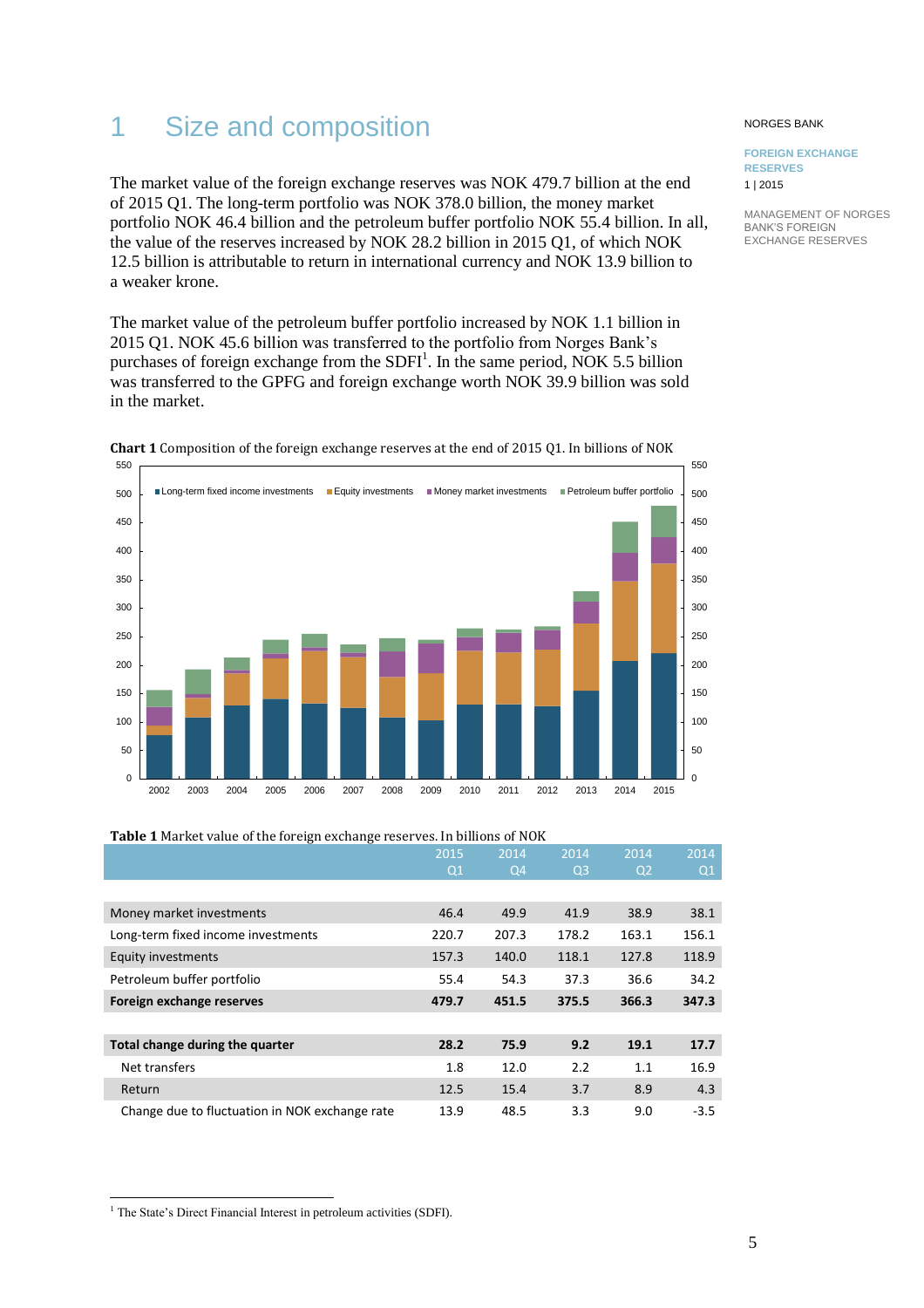# <span id="page-5-0"></span>2 Return

The foreign exchange reserves are held for the purpose of crisis management. Movements in the krone exchange rate will affect Norges Bank's equity, but not the Bank's ability to meet commitments in foreign currency. Therefore, unless stated otherwise, return will henceforth be measured in international currency. The petroleum buffer portfolio, which is not held for the purpose of crisis management, is excluded from return reporting.

### **Return measured in international currency**

The foreign exchange reserves are invested in international financial instruments in foreign currency. The return on the foreign exchange reserves is measured primarily in international currency, i.e. weighted composites of the currencies in the portfolios' benchmark indices. These composites are referred to as the foreign exchange reserves' currency baskets, and comprised nine currencies at the end of 2015 Q1 for equity and long-term fixed income investments. For money market investments, the currency basket comprised EUR and USD. Unless otherwise specified in the text, return is measured in terms of the foreign exchange reserves' currency baskets.

In 2015 Q1, the return on the foreign exchange reserves was 2.58 percent, compared with 2.62 percent in 2014 O4. The return on equity investments was 6.22 percent, on long-term fixed income investments 0.67 percent and on money market investments 0.04 percent.

Investments in North America made the largest contribution to the return on the equity portfolio. Technology was the sector that earned the highest return. In the fixed income portfolio, the main contribution was made by USD bonds. In the course of 2015 Q1, the yield on the US 10-year bond fell by 24 basis points. JPY bonds also made a positive contribution in the period.

In 2015 Q1, yields fell on German government bonds with maturities of up to one year, which made a positive contribution to the return on money market investments. The decline in yields is largely due to the ECB's monetary accommodation. A slight overweighting of USD against EUR in the money market portfolio also made a positive contribution in 2015 Q1.

The return on equities and long-term fixed income investments is measured against the return on global benchmark indices compiled by FTSE Group and Barclays Capital, respectively. At the end of February, the index was changed and the portfolio rebalanced. For equities, small cap companies were removed and the number of currencies was reduced from 14 to nine, and for long-term fixed income investments, fixed income instruments with residual maturity of more than 10 years were removed. The change was made to increase liquidity and reduce the portfolio's operational complexity.

#### NORGES BANK

**FOREIGN EXCHANGE RESERVES** 1 | 2015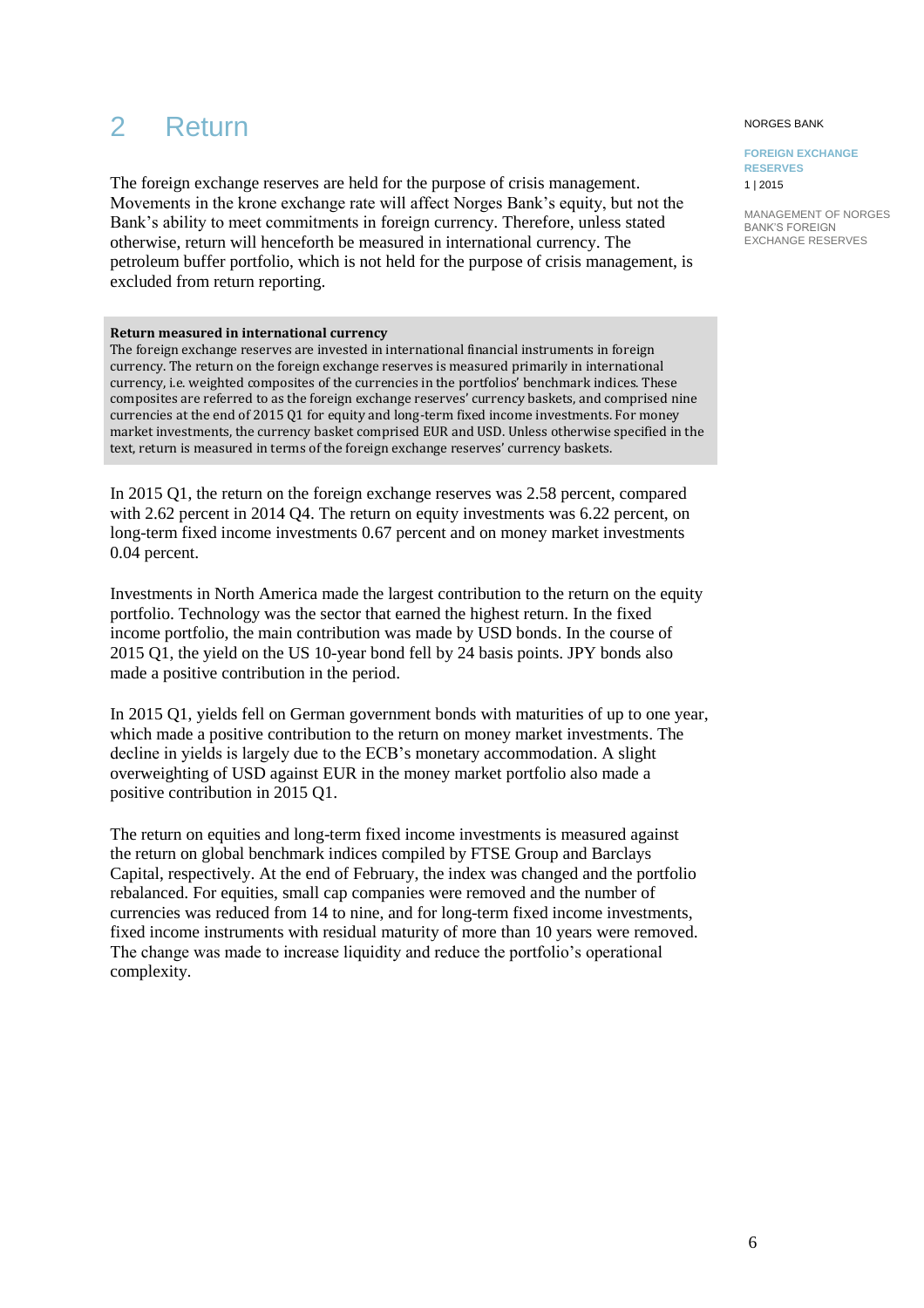#### **Benchmark indices**

The strategic benchmark index for equity investments is a tax-adjusted version of the FTSE All World Developed Market Index.

The strategic benchmark index for long-term fixed income investments is based on Barclays Capital Global Aggregate Bond Index, but limited to sovereign bonds issued by the governments of France, Germany, Japan, the UK and the US. The currency weighting of the index is 35 percent EUR, 45 percent USD, 10 percent GBP and 10 percent JPY.

Fixed income securities comprise 60 percent of the strategic benchmark index for equity and longterm fixed income investments and equities comprise 40 percent.

The benchmark index for the cash portion of the money market portfolio is the Merrill Lynch Overnight Index for USD and EUR. The benchmark index for the securities portion of the portfolio comprises Barclays Capital Treasury bill indices: German Bubill Index and US T-bills. The index comprises 75 percent USD and 25 percent EUR. A minimum of 10 percent of foreign exchange holdings shall be held in cash.

In 2015 Q1, the return on equity investments was 5 basis points lower and on longterm fixed income investments 8 basis points lower than on the respective benchmark indices. The return on money market investments was approximately 2 basis points above the respective benchmark index.

#### **Table 2** Return measured in international currency. Percent

|                                        | 2015           | 2014           | 2014           | 2014           | 2014 |
|----------------------------------------|----------------|----------------|----------------|----------------|------|
|                                        | Q <sub>1</sub> | Q <sub>4</sub> | Q <sub>3</sub> | Q <sub>2</sub> | Q1   |
| Return:                                |                |                |                |                |      |
| Money market investments               | 0.04           | 0.00           | 0.04           | 0.04           | 0.03 |
| Long-term fixed income investments     | 0.67           | 2.46           | 0.95           | 1.60           | 1.91 |
| <b>Equity investments</b>              | 6.22           | 3.78           | 1.03           | 4.54           | 1.37 |
| Foreign exchange reserves <sup>1</sup> | 2.58           | 2.62           | 0.87           | 2.53           | 1.47 |
|                                        |                |                |                |                |      |
| Return om benchmark indices:           |                |                |                |                |      |
| Money market investments               | 0.02           | 0.00           | 0.02           | 0.03           | 0.02 |
| Long-term fixed income investments     | 0.75           | 2.52           | 0.99           | 1.62           | 1.92 |
| Equity investments                     | 6.27           | 3.75           | 0.93           | 4.53           | 1.32 |
| 1 Eveluding notroloum buffer nortfolio |                |                |                |                |      |

ciuding petroleum buffer portfolio.

#### **Table 3** Return measured in NOK. Percent

|                                        | 2015<br>Q1 | 2014<br>Q <sub>4</sub> | 2014<br>Q <sub>3</sub> | 2014<br>Q4 | 2014<br>$\Omega$ |
|----------------------------------------|------------|------------------------|------------------------|------------|------------------|
|                                        |            |                        |                        |            |                  |
| Money market investments               | 4.44       | 15.50                  | 2.65                   | 2.37       | $-1.27$          |
| Long-term fixed income investments     | 4.37       | 16.61                  | 1.85                   | 4.48       | 0.83             |
| <b>Equity investments</b>              | 10.12      | 18.11                  | 1.92                   | 7.50       | 0.29             |
| Foreign exchange reserves <sup>+</sup> | 6.43       | 17.00                  | 1.97                   | 5.37       | 0.36             |

<sup>1</sup>Excluding petroleum buffer portfolio.

The return on the foreign exchange reserves over the past 12 months was 8.86 percent. Over the past 10-year period, the annualised rate of return was 6.20 percent, to which equity investments over the past three years have contributed in particular. The return on equity investments has been approximately in line with the benchmark index over the past 10 years, while long-term fixed income investments have earned an annualised excess return of 0.34 percentage point. The excess return on the money market portfolio over the past three years has been 0.04 percentage point on an annualised basis.

#### NORGES BANK

#### **FOREIGN EXCHANGE RESERVES** 1 | 2015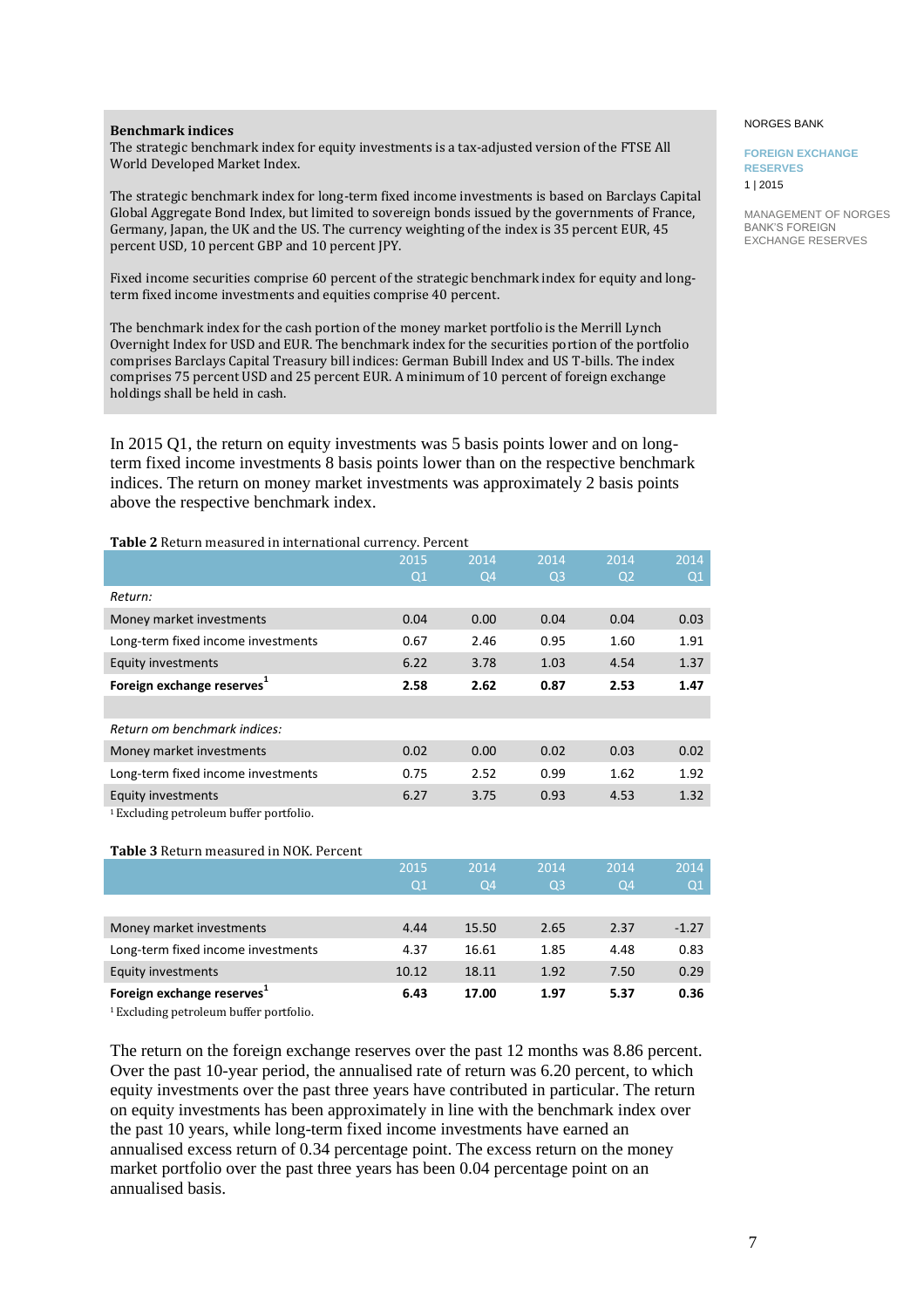|                                                                     | Past year | Past 3 | Past 5             | Past 10            |
|---------------------------------------------------------------------|-----------|--------|--------------------|--------------------|
|                                                                     |           | years  | years <sup>1</sup> | years <sup>1</sup> |
| Foreign exchange reserves excluding the petroleum buffer portfolio: |           |        |                    |                    |
| Gross annual return (percent)                                       | 8.86      | 7.99   | 8.01               | 6.20               |
|                                                                     |           |        |                    |                    |
| Money market investments:                                           |           |        |                    |                    |
| Portfolio return (percent)                                          | 0.12      | 0.12   |                    |                    |
| Benchmark return (percent)                                          | 0.06      | 0.08   |                    |                    |
| Excess return (percentage points)                                   | 0.05      | 0.04   |                    |                    |
|                                                                     |           |        |                    |                    |
| Realised absolute volatility (percent) <sup>2</sup>                 | 0.03      | 0.04   |                    |                    |
| Realised relative volatility (percentage points) <sup>2</sup>       | 0.02      | 0.03   |                    |                    |
| Information rate (IR) <sup>3</sup>                                  | 2.51      | 1.51   |                    |                    |
|                                                                     |           |        |                    |                    |
| Long-term fixed income investments:                                 |           |        |                    |                    |
| Portfolio return (percent)                                          | 5.77      | 3.60   | 4.40               | 4.49               |
| Benchmark return (percent)                                          | 5.98      | 3.50   | 3.97               | 4.16               |
| Excess return (percentage points)                                   | $-0.21$   | 0.10   | 0.42               | 0.34               |
|                                                                     |           |        |                    |                    |
| Realised absolute volatility (percent) <sup>2</sup>                 | 2.85      | 3.12   | 3.23               | 3.63               |
| Realised relative volatility (percentage points) <sup>2</sup>       | 0.08      | 0.16   | 0.49               | 1.58               |
| Information rate $\text{(IR)}^3$                                    | $-2.79$   | 0.63   | 0.86               | 0.21               |
|                                                                     |           |        |                    |                    |
| Equity investments:                                                 |           |        |                    |                    |
| Portfolio return (percent)                                          | 16.86     | 16.93  | 12.83              | 8.22               |
| Benchmark return (percent)                                          | 16.63     | 16.63  | 12.54              | 8.18               |
| Excess return (percentage points)                                   | 0.24      | 0.30   | 0.29               | 0.04               |
|                                                                     |           |        |                    |                    |
| Realised absolute volatility (percent) $2$                          | 6.63      | 8.68   | 11.58              | 14.54              |
| Realised relative volatility (percentage points) <sup>2</sup>       | 0.14      | 0.16   | 0.27               | 0.41               |
| Information rate (IR) <sup>3</sup>                                  | 1.65      | 1.88   | 1.05               | 0.10               |

### **Table 4** Key figures at 31 March 2015. Annualised. Measured in international currency

<sup>1</sup> Pertains only to equities and long-term fixed income investments.

<sup>2</sup> Realised volatility is a measure of the fluctuation in monthly return values, expressed here by the annualised empirical standard deviation of monthly return series. Absolute/relative volatility expresses risk related to

absolute/relative return.<br><sup>3</sup> IR is a risk-adjusted return measure. IR is the ratio between excess return and the portfolio's realised relative market risk (measured by relative volatility).

#### NORGES BANK

**FOREIGN EXCHANGE RESERVES** 1 | 2015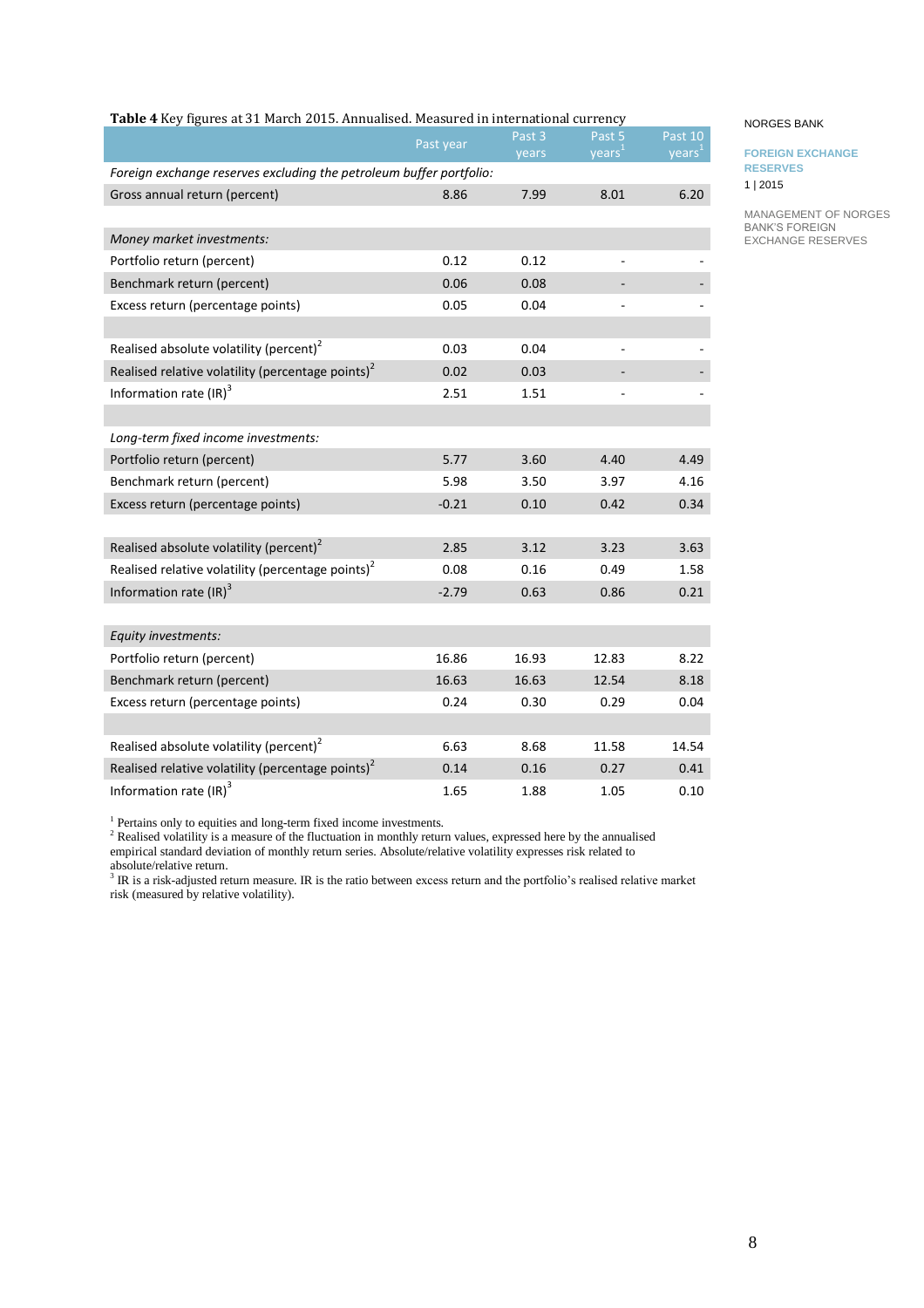**Chart 2** Absolute return2. Money market investments. Basis points





**Chart 3** Relative return2.

# **Chart 4** Absolute return2. Long-term fixed income investments. Percent



**Chart 6** Absolute return2. Equity investments. Percent







**Chart 7** Relative return2. Equity investments. Percent



#### NORGES BANK

#### **FOREIGN EXCHANGE RESERVES** 1 | 2015

MANAGEMENT OF NORGES BANK'S FOREIGN EXCHANGE RESERVES

<sup>2</sup> Measured in international currency.

 $\overline{a}$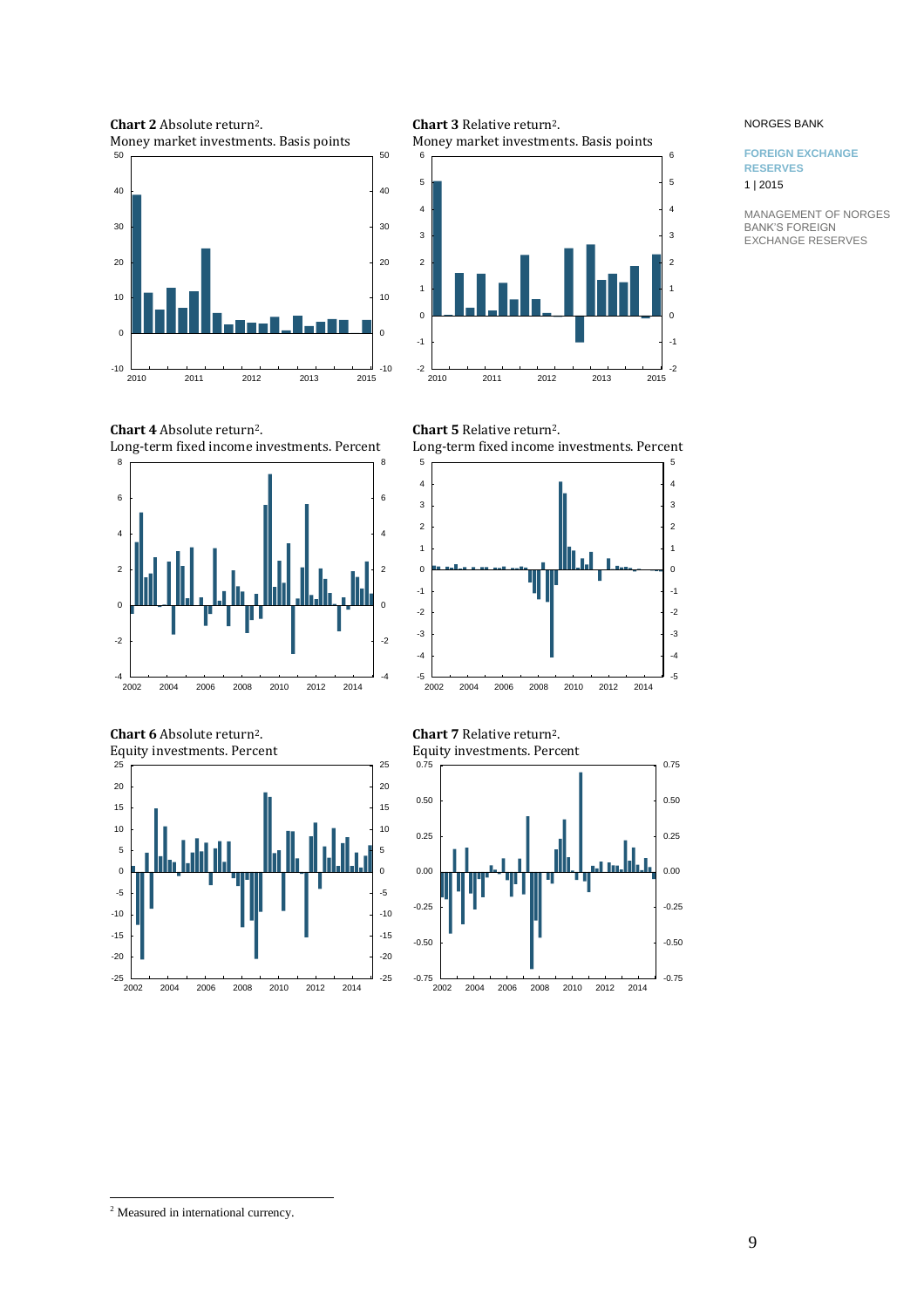# <span id="page-9-0"></span>3 Risk

l

NORGES BANK

**FOREIGN EXCHANGE RESERVES**

1 | 2015

MANAGEMENT OF NORGES BANK'S FOREIGN EXCHANGE RESERVES

Market risk is measured by the standard deviation in the rate of return. This risk measure provides an estimate of how much the value of the portfolio can be expected to change in the course of a year.

For equity investments, expected absolute volatility was 11.7 percent at the end of 2015 Q1, compared with 11.5 percent in 2014 Q4. For long-term fixed income investments, expected absolute volatility was 1.7 percent, compared with 3.0 percent at the end of 2014 Q4. This is primarily due to lower duration in the fixed income portfolio owing to a change in the benchmark index. Expected volatility for equity and fixed income investments overall was 4.6 percent. For money market investments, expected absolute volatility was approximately zero. In 2015 Q1, there was little change in absolute volatility for the foreign exchange reserves overall.

While absolute volatility provides an indication of how much the foreign exchange reserves are expected to fluctuate in value, relative volatility provides an indication of how much the portfolios can be expected to fluctuate in value compared with the portfolio's benchmark index<sup>3</sup>. At the end of 2015 Q1, expected relative volatility for equity and long-term fixed income investments was 0.08 percent and 0.12 percent, respectively, while relative volatility for the long-term portfolio overall was 0.07 percent. The expected relative volatility for the portfolio of money market investments was 0.05 percent at the end of 2015 Q1.

<sup>3</sup> Under the guidelines for equities and long-term fixed income investments issued by the governor, the aim of management is to limit expected relative volatility to no more than 1.0 percentage point (100 basis points). In the guidelines for the money market portfolio, a limit of 1.0 percentage point has been set for expected relative volatility. Relative volatility of 1 percentage point means that the excess return on the portfolio is expected to be within the interval ±1.0 percentage point in two out of three years.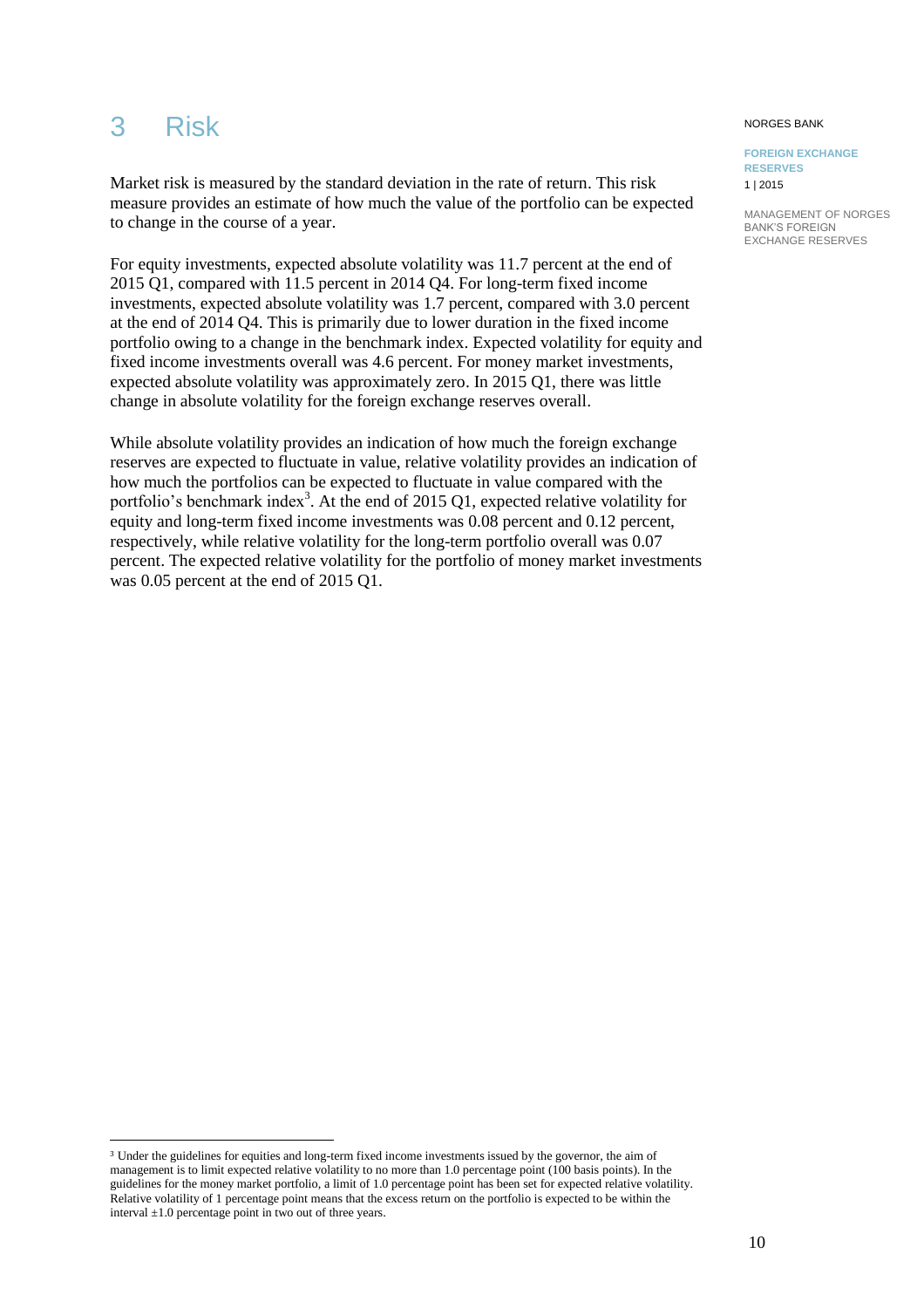**Chart 8** Expected absolute volatility. Money market investments. Percent





**Chart 9** Expected relative volatility.





**Chart 12** Expected absolute volatility. Equity investments. Percent



**Chart 11** Expected relative volatility. Long-term fixed income investments. Percent

2010 2011 2012 2013 2014 2015

 $\frac{1}{2010}$ 

0.00



**Chart 13** Expected relative volatility. Equity investments. Percent



#### NORGES BANK

#### **FOREIGN EXCHANGE RESERVES** 1 | 2015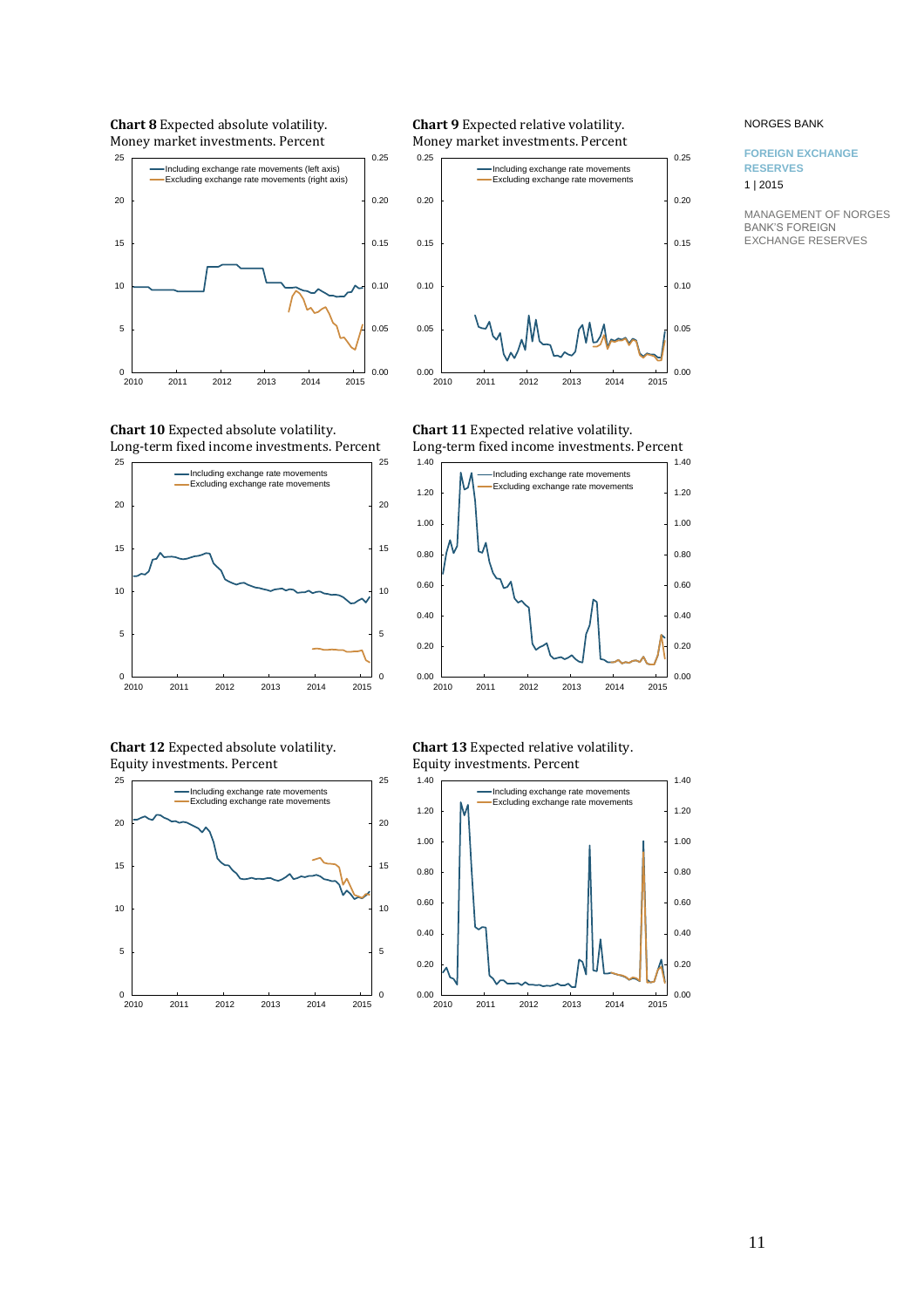Credit risk on the fixed income investments in the foreign exchange reserves is low. At the end of 2015 Q1, 92.0 percent of the portfolio was invested in government securities rated AA or higher, and only 0.02 percent was invested in corporate bonds.

**Table 5** Fixed income investments in the foreign exchange reserves by credit rating. Percent<sup>1</sup>

|                                      | <b>AAA</b> | AA   | A   | <b>BBB</b> | Lower | <b>Total</b> |
|--------------------------------------|------------|------|-----|------------|-------|--------------|
|                                      |            |      |     |            |       |              |
| Treasury bills                       | 10.9       | 0.0  | 0.0 | 0.0        | 0.0   | 10.9         |
| Sovereign bonds                      | 57.9       | 23.2 | 8.0 | 0.0        | 0.0   | 89.1         |
| Corporate bonds                      | 0.0        | 0.0  | 0.0 | 0.0        | 0.0   | 0.02         |
| <b>Total fixed income securities</b> | 68.8       | 23.2 | 8.0 | 0.0        | 0.0   | 100.0        |

<sup>1</sup>Percentage of the fixed income investments in the Bank's foreign exchange reserves.

A considerable portion of the fixed income investments, 68 percent of the Treasury bills and 48 percent of the sovereign bonds, are government securities issued in the US.



At the end of 2015 Q1, only NOK 1.3 billion was invested in sovereign bonds with maturities of more than 10 years, compared with NOK 44 billion at the end of 2014. This is because sovereign bonds with residual maturity of more than 10 years have been removed from the benchmark index. A further NOK 140 billion is invested in US and German sovereign bonds with residual maturities of less than 10 years. These are considered to be highly liquid investments.



**Chart 16** Sovereign bonds by issuer and years to maturity. In billions of NOK

#### NORGES BANK

#### **FOREIGN EXCHANGE RESERVES** 1 | 2015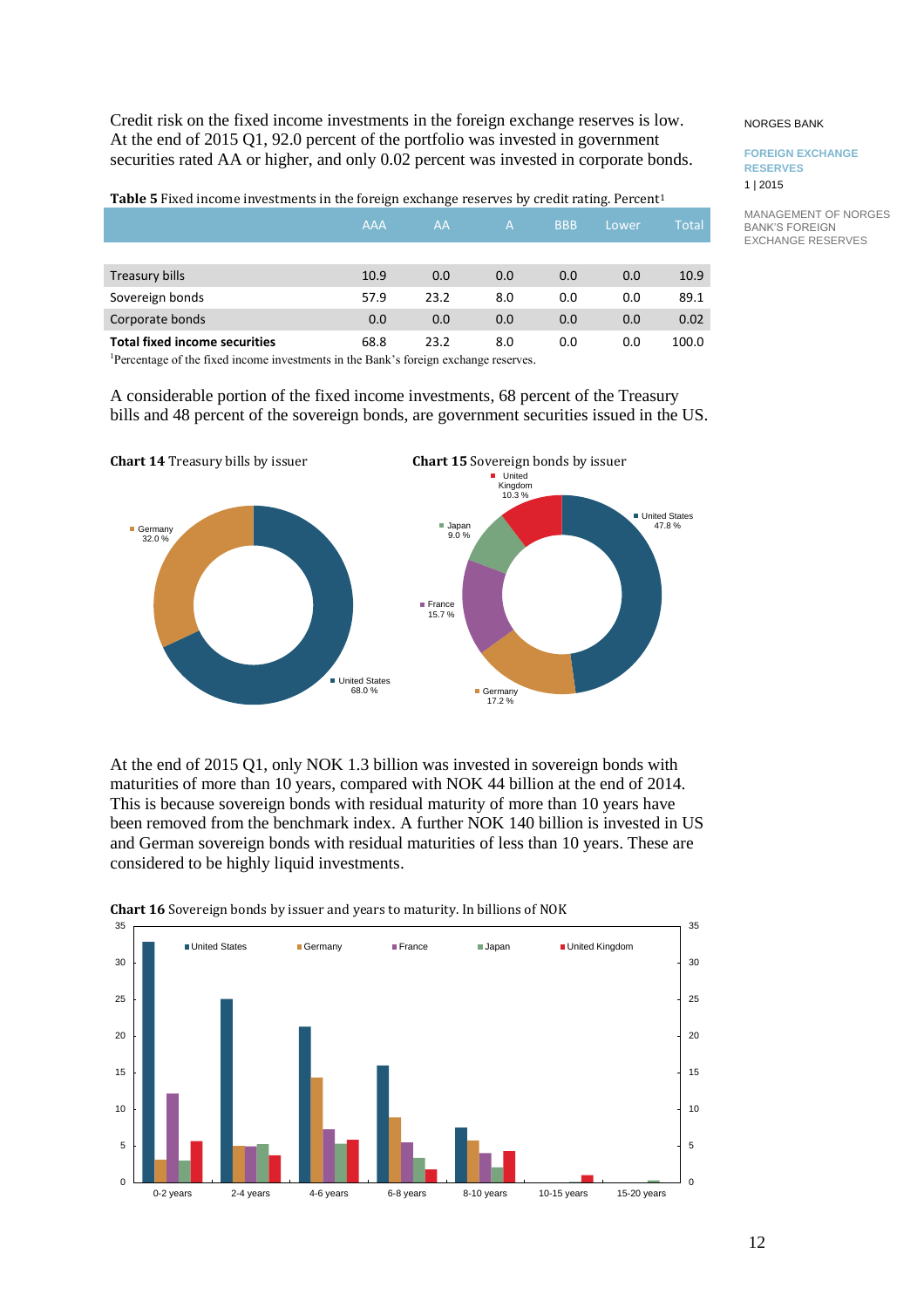# <span id="page-12-0"></span>4 International commitments

In addition to being available for foreign exchange transactions as part of the conduct of monetary policy and for promoting financial stability, the foreign exchange reserves are also used to meet Norges Bank's international commitments.

# **Norges Bank's rights and commitments related to the IMF**

Norges Bank has made the following commitments under various IMF programmes<sup>4</sup>:

- Loan resources under  $NAB<sup>5</sup>$  of SDR 3 871 million (NOK 43 051 million)
- Bilateral borrowing arrangement of SDR 6 000 million (NOK 66 728 million).
- Loan resources to the PRGT<sup>6</sup> of SDR 300 million (NOK 3 336 million)
- Purchases and sales of SDRs from/to other member countries

Norges Bank also has the following rights by virtue of Norway's quota subscriptions in the IMF:

- Voting power in the IMF
- Access to IMF financing if Norway experiences balance of payments problems
- Receiving SDRs under allocations by the IMF

**Table 6** Claims on and liabilities to the International Monetary Fund (IMF) at 31 March 2015. In millions of NOK

|                                            | RECOGNISED IN THE BALANCE SHEET           |                     |                                 |             |                                   |  |
|--------------------------------------------|-------------------------------------------|---------------------|---------------------------------|-------------|-----------------------------------|--|
|                                            | Loan resource<br>commitments <sup>2</sup> | Lending<br>programs | Subscrip-<br>tions <sup>3</sup> | <b>SDRs</b> | <b>Total amount</b><br>recognised |  |
| <b>Financial assets</b>                    |                                           |                     |                                 |             |                                   |  |
| IMF quota $1$                              |                                           |                     | 20 951                          |             | 20951                             |  |
| Holdings of SDRs                           |                                           |                     |                                 | 16 475      | 16475                             |  |
| Loans to the IMF, NAB                      | 43 051                                    | 4 3 7 3             |                                 |             | 4 3 7 3                           |  |
| Bilateral borrowing agreement with the IMF | 66728                                     |                     |                                 |             |                                   |  |
| Loans to the IMF, PRGT                     | 3 3 3 6                                   | 2 5 9 9             |                                 |             | 2 5 9 9                           |  |
| <b>Claims on the IMF</b>                   | 113 115                                   | 6972                | 20 951                          | 16 475      | 44 398                            |  |
|                                            |                                           |                     |                                 |             |                                   |  |
| <b>Financial liabilities</b>               |                                           |                     |                                 |             |                                   |  |
| Krone liability to the IMF                 |                                           |                     | 18747                           |             | 18747                             |  |
| Equivalent value of SDR allocations        |                                           |                     |                                 | 17 385      | 17 3 8 5                          |  |
| <b>Liabilities to the IMF</b>              |                                           |                     | 18747                           | 17 385      | 36 132                            |  |
|                                            |                                           |                     |                                 |             |                                   |  |
| Net positions with the IMF                 | 113 115                                   | 6972                | 2 2 0 4                         | $-910$      | 8 2 6 6                           |  |

<sup>1</sup>The IMF allocates quotas to member countries which primarily reflect member countries' relative size in the world economy. The quota provides the basis for determining the member country's voting power in the IMF, the member's financial contribution to the IMF, the amount of financing the member can access in the event of balance of payments problems and the amount of SDRs the member is allocated.

<sup>2</sup>Commitments giving the IMF a borrowing facility with Norges Bank up to an agreed amount. Only the portion drawn is recognised in the balance sheet. Norges Bank's commitments to the IMF are in SDRs; amounts have been translated into NOK.

 $3$ Net subscriptions are referred to as the Reserve Tranche Position (RTP) comprising Norway's IMF quota less Norway's krone liability to the IMF, i.e. the net amount at the bottom of the column. Norges Bank may if necessary draw up to the full amount of Norway's RTP at any time.

l

#### NORGES BANK

**FOREIGN EXCHANGE RESERVES** 1 | 2015

<sup>4</sup> Norges Bank's commitments to the IMF are in SDRs; the amount in NOK varies with the exchange rate. Amounts in NOK have been translated at the exchange rate at the end of 2015 Q1.

<sup>&</sup>lt;sup>5</sup> New Arrangements to Borrow (NAB).

<sup>6</sup> Poverty Reduction and Growth Trust (PRGT).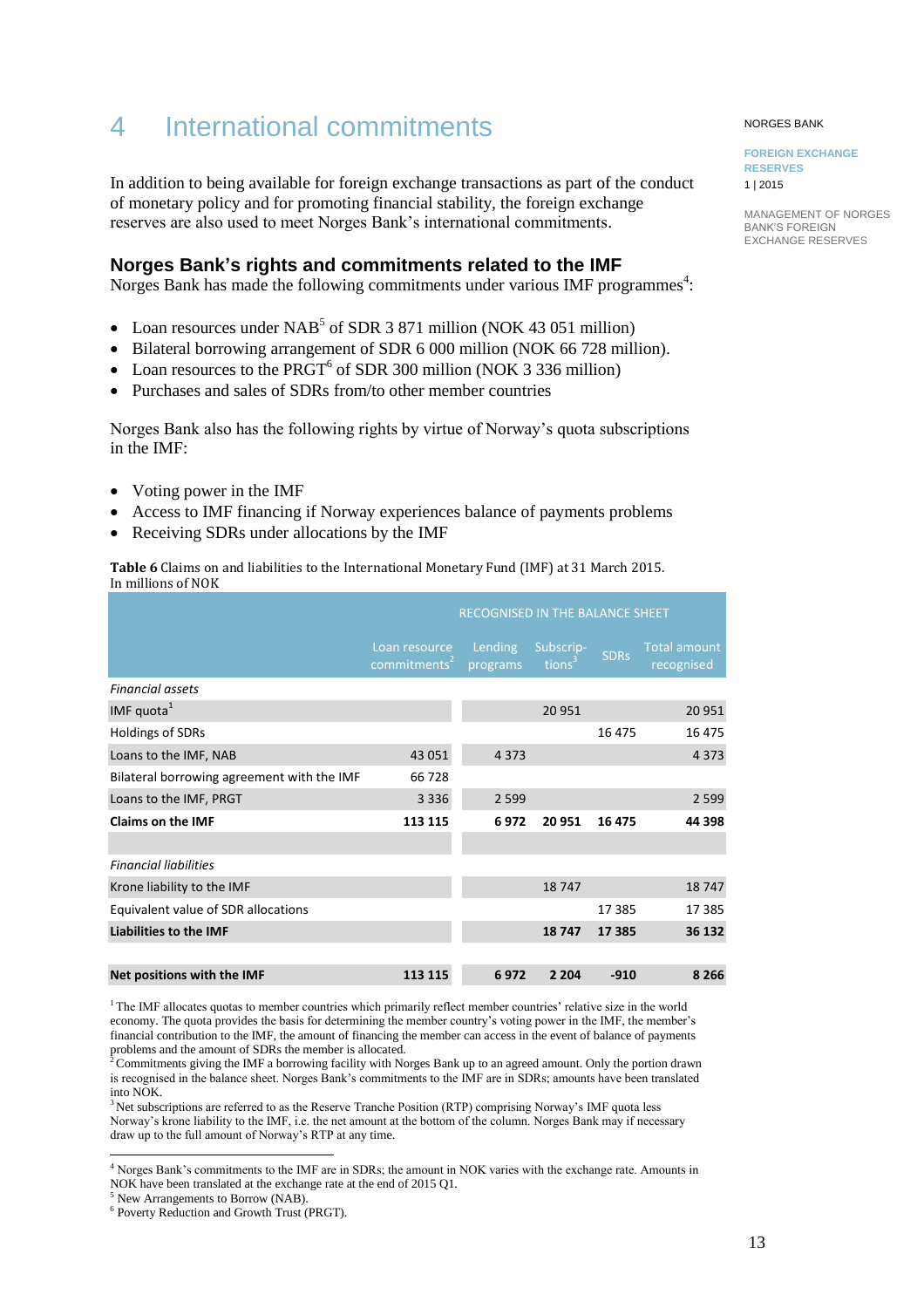Table 6 shows all asset and liability items related to the IMF at the end of 2015 Q1. Norges Bank's commitments to the IMF through the IMF's various lending programmes indicate that an additional NOK 106 billion may be drawn, equivalent to 22 percent of the foreign exchange reserves. At 31 March 2015, NOK 260 billion of the foreign exchange reserves is invested in liquid financial instruments that can be used within a single trading day without having to realise any appreciable losses. The size and liquidity of the foreign exchange reserves are assessed to be sufficient to meet Norges Bank's commitments to the IMF.

#### Holdings of SDR 16.5 mrd IMF quota 21.0 mrd NAB 4.4 mrd PRGT 2.6 mrd **44.4 mrd** Equivalent value of SDR allocations by the IMF 17.4 mrd Krone liability to the IMF 18.7 mrd **36.1 mrd** 5 10 15 20 25 30 35 40 45 50 5 10 15 20 25 30 35 40 45 50

**Chart 17** Claims on and liabilities to the International Monetary Fund (IMF) at 31 March 2015. In billions of NOK

 $\Omega$ 

Assets Equity and liabilities

 $\Omega$ 

#### NORGES BANK

#### **FOREIGN EXCHANGE RESERVES** 1 | 2015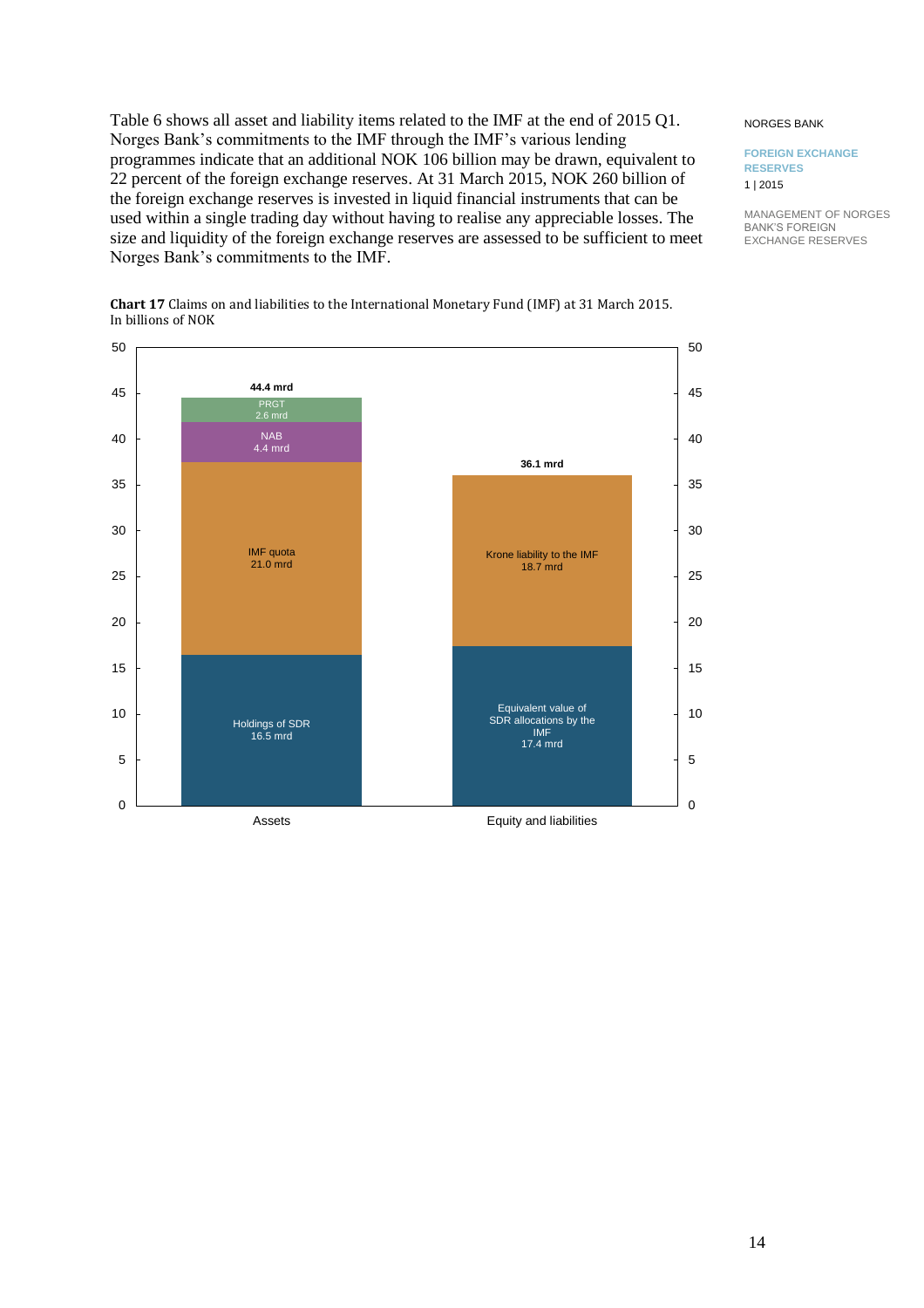# <span id="page-14-0"></span>FINANCIAL REPORTING

### <span id="page-14-1"></span>Income statement

| <b>Amounts in millions of NOK</b>                                      | 2015 Q1      | 2014 Q1        | 2014   |
|------------------------------------------------------------------------|--------------|----------------|--------|
| NET INCOME FROM FINANCIAL INSTRUMENTS                                  |              |                |        |
| Interest income from deposits and claims                               | $\mathbf{1}$ | 3              | 4      |
| Interest income, lending associated with reverse repurchase agreements | 13           | 9              | 37     |
| Net income/expenses $-$ gains/losses from:                             |              |                |        |
| - Equities                                                             | 9 7 3 0      | 1321           | 18704  |
| - Bonds and other fixed income instruments                             | 2 7 8 6      | 2 9 4 3        | 13 658 |
| - Financial derivatives                                                | $-6$         | $\mathfrak{p}$ | 4      |
| Interest expense, borrowing associated with repurchase agreements      |              |                |        |
| Tax expense                                                            | $-20$        | $-18$          | $-47$  |
| Other financial income/expenses                                        | $-12$        | $-1$           | $-7$   |
| NET INCOME FROM FINANCIAL INSTRUMENTS                                  | 12 4 9 2     | 4 2 5 8        | 32 353 |
| <b>BEFORE FOREIGN EXCHANGE GAINS/LOSSES</b>                            |              |                |        |
| Foreign exchange gains/losses                                          | 13 905       | $-3462$        | 57 352 |
| NET INCOME FROM FINANCIAL INSTRUMENTS                                  | 26 397       | 796            | 89705  |

# <span id="page-14-2"></span>Balance sheet

| <b>Amounts in millions of NOK</b>                     | 31 Mar. 2015   | 31 Dec. 2014 |
|-------------------------------------------------------|----------------|--------------|
| <b>FINANCIAL ASSETS</b>                               |                |              |
| Deposits in banks                                     | 50 534         | 32 2 2 0     |
| Lending associated with reverse repurchase agreements | 57 692         | 50803        |
| Unsettled trades                                      | 127            | 720          |
| Equities                                              | 149 149        | 133821       |
| Equities lent                                         | 8 1 7 0        | 6404         |
| Bonds and other fixed income instruments              | 241857         | 238 905      |
| <b>Financial derivatives</b>                          | 16             | 27           |
| Other financial assets                                | 93             | 65           |
| <b>TOTAL FINANCIAL ASSETS</b>                         | 507 638        | 462 965      |
|                                                       |                |              |
|                                                       |                |              |
| <b>FINANCIAL LIABILITIES</b>                          |                |              |
| Borrowing associated with repurchase agreements       | 1              |              |
| Cash collateral received                              | 1376           | 762          |
| Unsettled trades                                      | 33 445         | 13 250       |
| <b>Financial derivatives</b>                          | $\overline{7}$ | $\mathbf{1}$ |
| Other financial liabilities                           | 15             | 385          |
| <b>TOTAL FINANCIAL LIABILITIES</b>                    | 34 845         | 14 3 98      |

### NORGES BANK

# **FOREIGN EXCHANGE**

**RESERVES** 1 | 2015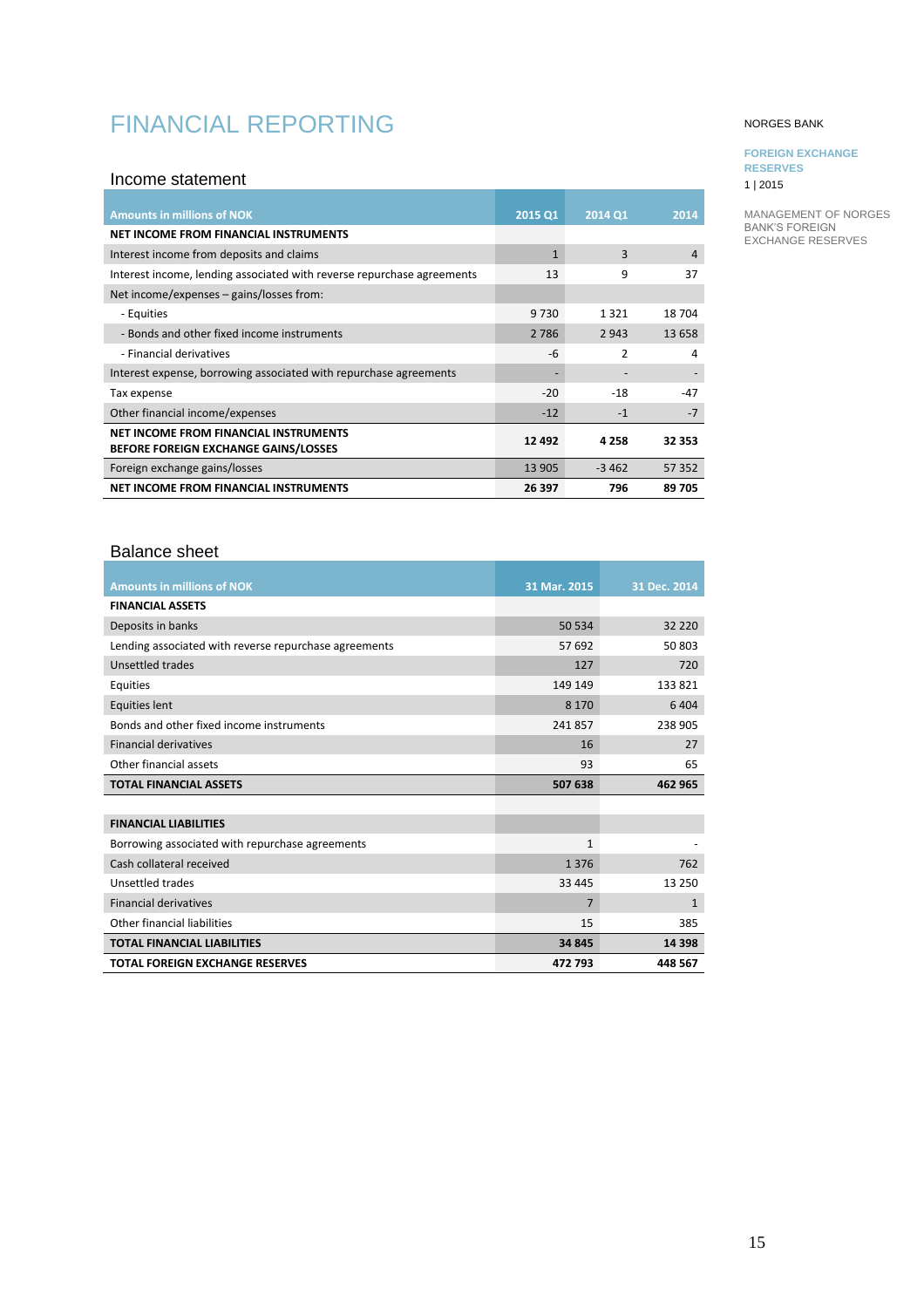# <span id="page-15-0"></span>**Notes**

# **Note 1 Accounting policies, significant estimates and critical accounting judgements**

These financial statements and notes pertain solely to Norges Bank's foreign exchange reserves at 31 March 2015. Pursuant to Section 30, second paragraph, of the Norges Bank Act, the financial statements of Norges Bank have been prepared in accordance with the Accounting Act and the Regulation concerning annual financial reporting for Norges Bank, which has been laid down by the Ministry of Finance. The regulation requires that Norges Bank's financial statements are prepared in accordance with International Financial Reporting Standards (IFRS) as endorsed by the EU. For a description of accounting policies and methods of computation, see Norges Bank's annual financial statements for 2014. Financial reporting for Norges Bank's foreign exchange reserves does not include a statement of cash flows and a statement of changes in equity and is thus not fully compliant with IFRS. Amounts in the financial statements are in Norwegian kroner (NOK) and are rounded off to the nearest million.

The preparation of the financial reporting for the Bank's foreign exchange reserves involves the use of estimates and judgements that may affect assets, liabilities, income and expenses. Estimates are based on best judgement; however, actual results may deviate from the estimates. For further information on significant estimates and critical accounting judgements, see Norges Bank's annual financial statements for 2014.

#### NORGES BANK

**FOREIGN EXCHANGE RESERVES** 1 | 2015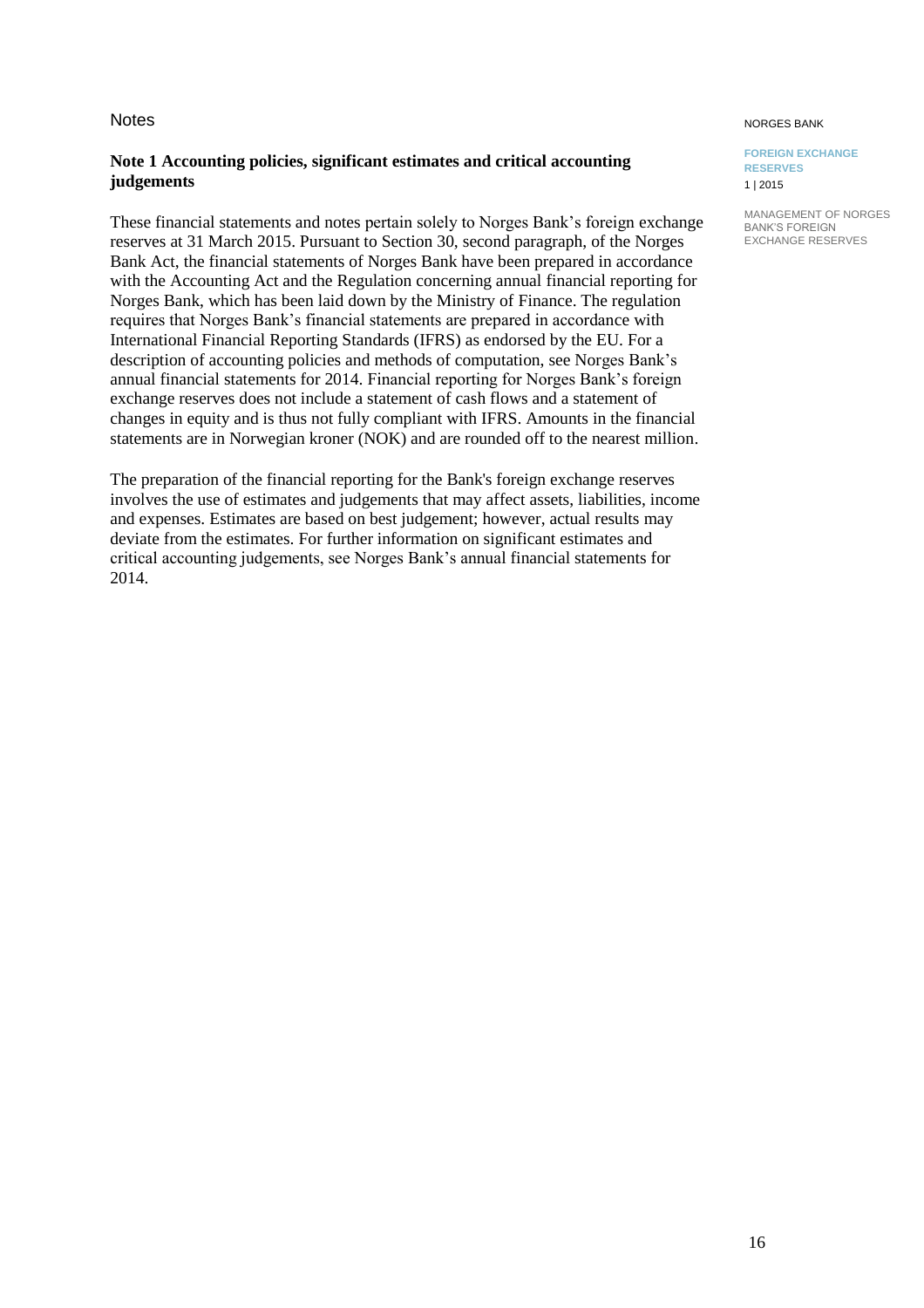# **Note 2 Specification of the income statement and balance sheet by portfolio**

| Income statement                                                                     |                                                      |                                                               |                                                                   |                                                                                 |                                                                           |                                                         |
|--------------------------------------------------------------------------------------|------------------------------------------------------|---------------------------------------------------------------|-------------------------------------------------------------------|---------------------------------------------------------------------------------|---------------------------------------------------------------------------|---------------------------------------------------------|
| <b>Amounts in millions of NOK</b>                                                    | Long-<br>term<br>portfolio<br>2015<br>O <sub>1</sub> | <b>Money</b><br>market<br>portfolio<br>2015<br>O <sub>1</sub> | <b>Petroleum</b><br>buffer<br>portfolio<br>2015<br>Q <sub>1</sub> | Items not incl.<br>in foreign<br>exchange<br>reserves<br>2015<br>O <sub>1</sub> | <b>Total</b><br>foreign<br>exchange<br>reserves<br>2015<br>Q <sub>1</sub> | <b>Total</b><br>foreign<br>exchange<br>reserves<br>2015 |
| NET INCOME FROM FINANCIAL INSTRUMENTS                                                |                                                      |                                                               |                                                                   |                                                                                 |                                                                           |                                                         |
| Interest income from deposits and claims                                             |                                                      | $\mathbf{1}$                                                  |                                                                   |                                                                                 | $\mathbf{1}$                                                              | $\overline{1}$                                          |
| Interest income, lending associated with reverse<br>repurchase agreements            |                                                      | 6                                                             | 8                                                                 |                                                                                 | 13                                                                        | 13                                                      |
| Net income/expenses - gains/losses from:                                             |                                                      |                                                               |                                                                   |                                                                                 |                                                                           |                                                         |
| - Equities                                                                           | 9730                                                 |                                                               | $\overline{a}$                                                    |                                                                                 | 9730                                                                      | 9730                                                    |
| - Bonds and other fixed income instruments                                           | 2 7 8 3                                              | 3                                                             |                                                                   |                                                                                 | 2 7 8 6                                                                   | 2 7 8 6                                                 |
| - Financial derivatives                                                              | -6                                                   |                                                               | ÷                                                                 |                                                                                 | $-6$                                                                      | $-6$                                                    |
| Interest expense, borrowing associated with<br>repurchase agreements                 |                                                      |                                                               |                                                                   |                                                                                 |                                                                           |                                                         |
| Tax expense                                                                          | $-20$                                                | ÷                                                             | $\overline{\phantom{a}}$                                          | ۰                                                                               | $-20$                                                                     | $-20$                                                   |
| Other financial income/expenses                                                      |                                                      | $-1$                                                          | $-11$                                                             |                                                                                 | $-12$                                                                     | $-12$                                                   |
| <b>NET INCOME FROM FINANCIAL INSTRUMENTS</b><br>BEFORE FOREIGN EXCHANGE GAINS/LOSSES | 12 487                                               | 8                                                             | -3                                                                |                                                                                 | 12 492                                                                    | 12 4 9 2                                                |
| Foreign exchange gains/losses                                                        | 11033                                                | 2020                                                          | 860                                                               | 8                                                                               | 13 905                                                                    | 13 905                                                  |
| NET INCOME FROM FINANCIAL INSTRUMENTS*                                               | 23 5 20                                              | 2028                                                          | 857                                                               | 8                                                                               | 26 397                                                                    | 26 397                                                  |

\* For the long-term portfolio, net income from financial instruments includes outstanding balances with the Government Pension Fund Global (GPFG).

### Balance sheet

|                                                       |              |                |                          | Items not incl.          | <b>Total</b>   |
|-------------------------------------------------------|--------------|----------------|--------------------------|--------------------------|----------------|
|                                                       | Long-        | <b>Money</b>   | <b>Petroleum</b>         | in foreign               | foreign        |
|                                                       | term         | market         | buffer                   | exchange                 | exchange       |
|                                                       | portfolio    | portfolio      | portfolio                | reserves                 | reserves       |
|                                                       | 31 Mar.      | 31 Mar.        | 31 Mar.                  | 31 Mar.                  | 31 Mar.        |
| <b>Amounts in millions of NOK</b>                     | 2015         | 2015           | 2015                     | 2015                     | 2015           |
| <b>FINANCIAL ASSETS</b>                               |              |                |                          |                          |                |
| Deposits in banks                                     | 176          | 5 4 6 5        | 44 893                   | $\overline{\phantom{0}}$ | 50 534         |
| Lending associated with reverse repurchase agreements | 1376         | 30 387         | 25 9 29                  | $\overline{a}$           | 57 692         |
| Unsettled trades                                      | 127          |                |                          | $\overline{a}$           | 127            |
| Equities                                              | 149 149      |                | $\overline{\phantom{a}}$ | $\overline{a}$           | 149 149        |
| <b>Equities lent</b>                                  | 8 1 7 0      |                |                          |                          | 8 1 7 0        |
| Bonds and other fixed income instruments              | 214 927      | 26 9 29        |                          |                          | 241857         |
| <b>Financial derivatives</b>                          | 12           |                | 4                        |                          | 16             |
| Other financial assets                                | 5673         |                |                          | 5580                     | 93             |
| <b>TOTAL FINANCIAL ASSETS</b>                         | 379 610      | 62 781         | 70826                    | 5580                     | 507 638        |
|                                                       |              |                |                          |                          |                |
| <b>FINANCIAL LIABILITIES</b>                          |              |                |                          |                          |                |
| Borrowing associated with repurchase agreements       | $\mathbf{1}$ | $\overline{a}$ | $\overline{a}$           |                          | $\mathbf{1}$   |
| Cash collateral received                              | 1376         |                |                          | $\overline{a}$           | 1376           |
| Unsettled trades                                      | 276          | 16 3 98        | 16 771                   | $\overline{a}$           | 33 4 45        |
| <b>Financial derivatives</b>                          |              |                | $\overline{7}$           | $\overline{\phantom{a}}$ | $\overline{7}$ |
| Other financial liabilities                           |              |                | 15                       | $\overline{a}$           | 15             |
| <b>TOTAL FINANCIAL LIABILITIES</b>                    | 1653         | 16 398         | 16 792                   |                          | 34 844         |
| <b>TOTAL FOREIGN EXCHANGE RESERVES*</b>               | 377957       | 46 383         | 54 034                   | 5580                     | 472 795        |

\* For the long-term portfolio, total portfolios include outstanding balances with the GPFG.

#### NORGES BANK

#### **FOREIGN EXCHANGE RESERVES**

1 | 2015